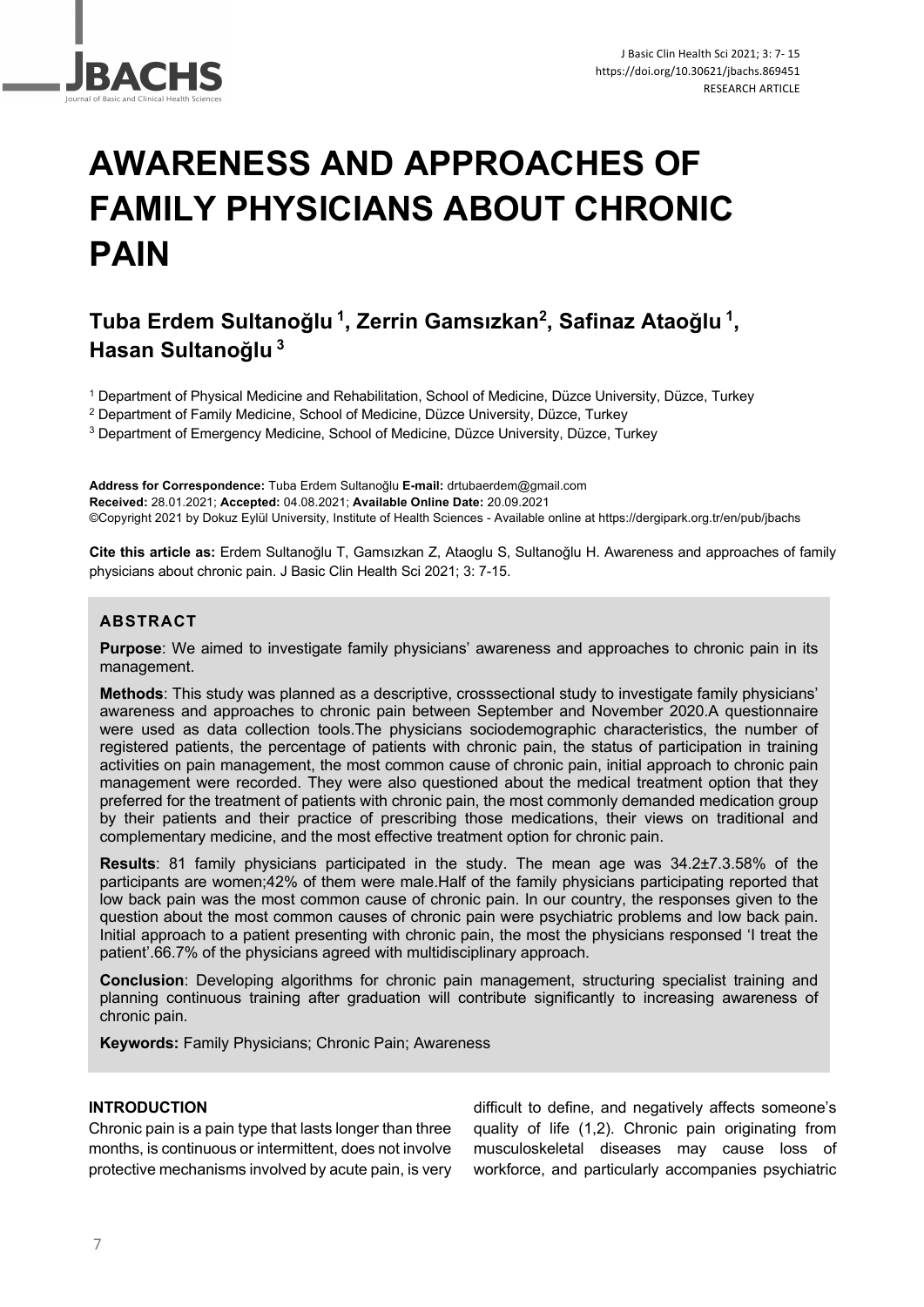disorders such as depression and anxiety disorder (3). The causes of chronic pain include fibromyalgia syndrome, myofascial pain, rheumatoid arthritis, osteoarthritis, back, and low back pain, neck pain, headache, and pelvic pain. Patients with chronic pain frequently present to healthcare facilities to find a solution to chronic pain because of its negative effects on their daily life, having no adequate strategies for coping with pain, loss of workforce, stress, concerns, and despair. In our country, approximately 80% of patients who present to primary care facilities complain of pain, and 20% of the general population complain of chronic pain. Repeated hospital presentations negatively affect an individual and his/her family, and place a significant burden on society through increased health expenditures (4,5). Management of chronic pain requires physical, cognitive, behavioral, and psychosocial evaluations performed with interdisciplinary cooperation. It should be aimed to teach the patient the methods of coping with pain rather than suppressing it, to increase his/her quality of life, and to integrate him/her into social life (6,7). Chronic pain, which may cause a significant loss of workforce and disability in all societies, is a condition that a family physician commonly encounters in daily practice. Creating a patient-physician relationship based on the trust established by repeated contacts between the family physician and the patient and ensuring patient cooperation and treatment compliance are important aspects of chronic pain management (8,9). Literature reports have pointed out that family physicians are reluctant to prescribe treatment to patients with chronic pain and have difficulties in accessing expert opinion and support; in addition, patients with chronic pain can not reach the relevant branch physician as a result of an inadequate referral system and insufficient physicians' training on chronic pain (8-10). In our study, it was aimed to investigate family physicians' awareness and approaches to chronic pain in its management, which requires a multidisciplinary approach.

#### **MATERIALS AND METHODS**

This study was planned as a descriptive, crosssectional study to investigate family physicians' awareness and approaches to chronic pain in its management between September 2020 and November 2020. The study was approved by the local institutional ethics committee (Desicion no: 2020/178;

Date:17 August, 2020). Prior to the evaluation, we applied to the Ministry of Health for permission. All procedures performed in studies involving human participants were in accordance with the ethical standards of the institutional research committee and with the 1964 Helsinki declaration and its later amendments or comparable ethical standards.

Study inclusion criteria included working actively as a family physician in Düzce province, Turkey, and agreeing to fill out the study questionnaire form. Eighty-one of 120 family physicians participated in the study. In order to rate the physicians' awareness at the time of the study, they were not informed about the subject of the questionnaire beforehand. The questionnaire was administered by a single practitioner. The physicians were asked about their sociodemographic characteristics (sex, age, number of years worked in medical practice, educational status, the institution of work), the number of registered patients, the average number of patient visits per day, the percentage of patients with chronic pain seen in daily practice, the status of participation in training activities on pain management, the most common cause of presentation of patients with chronic pain, and the most common cause of chronic pain in our country. They were asked about their initial approach to chronic pain management, their views on the multidisciplinary approach, the branch physician that they preferred to refer patients with chronic pain in their practice, and the adequacy of clinical resources allocated to them to provide medical care. They were also questioned about the medical treatment option that they preferred for the treatment of patients with chronic pain, the most commonly demanded medication group by their patients and their practice of prescribing those medications, their views on traditional and complementary medicine (T&CM), and the most effective treatment option for chronic pain.

#### **Statistical Analysis**

The data were analyzed with IBM SPSS (Statistical Package for Social Sciences) V23. Analysis results were presented as mean and standard deviation for quantitative data. Categorical data were presented as frequency (percent).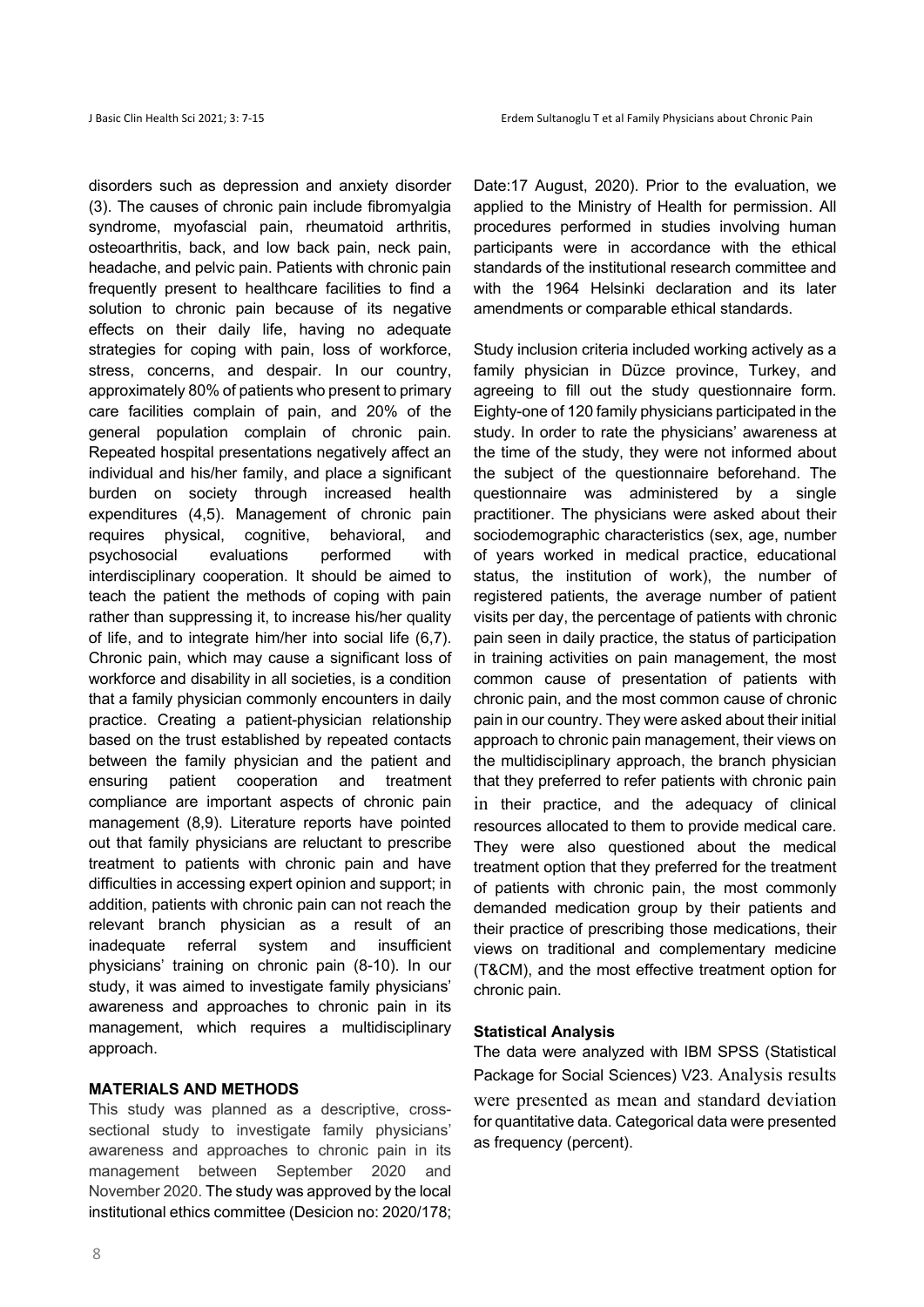|                                                                                                                                                                          | Minimum-Maximum             | Mean   | <b>Standart</b><br>deviation |
|--------------------------------------------------------------------------------------------------------------------------------------------------------------------------|-----------------------------|--------|------------------------------|
| Age                                                                                                                                                                      | $(25-59)$                   | 34.2   | 7.3                          |
| Number of years worked in medical<br>practice                                                                                                                            | $(1-26)$                    | 8.9    | 5.9                          |
| The number of registered patients                                                                                                                                        | $(0-4267)$                  | 1936.2 | 1493.9                       |
| The average number of patient<br>visits per day                                                                                                                          | $(0-200)$                   | 43     | 26.9                         |
| The percentage of patients with<br>chronic pain seen in daily practice                                                                                                   | $(1-35)$                    | 9.9    | 6.5                          |
|                                                                                                                                                                          |                             | N      | $\overline{\frac{9}{6}}$     |
| Gender                                                                                                                                                                   | Female                      | 47     | 58                           |
|                                                                                                                                                                          | Male                        | 34     | $\overline{42}$              |
|                                                                                                                                                                          | <b>University Hospital</b>  | 27     | 33.3                         |
| The institution of work                                                                                                                                                  | <b>Family Health Center</b> | 46     | 56.8                         |
|                                                                                                                                                                          | State Hospital (integrated) | 8      | 9.9                          |
| Expertise                                                                                                                                                                | Family doctor specialist    | 6      | $7.4$                        |
|                                                                                                                                                                          | Family physician            | 44     | 54.3                         |
|                                                                                                                                                                          | Specialization continues    | 31     | 38.3                         |
| The rate of physicians' training on<br><b>T&amp;CM</b> applications                                                                                                      | Yes                         | 18     | 22.2                         |
|                                                                                                                                                                          | No                          | 63     | 77.8                         |
| Did you attend any post-graduate<br>congress, course, symposium, or in-<br>service<br>training<br>on<br>pain<br>management after graduating from<br>the Medical Faculty? | Yes                         | 23     | 28.4                         |
|                                                                                                                                                                          | No                          | 58     | 71.6                         |
|                                                                                                                                                                          |                             |        |                              |

**Table 1.** Sociodemographic characteristics of the family physicians

*Abbreviation: T&CM, Traditional and Complementary Medicine*

#### **RESULTS**

Eighty-one of 120 family physicians participated in the study. The mean age was 34.2±7.3. 58% of the participants (n=47) are women; 42% of them were male (n=34). The number of years worked in medical practice was 8,9±5,9. 54.3% (n=44) of the participants were family physician, and 7.4% (n=6) were family doctor spesialist. 38.3% (n=31) of the physicians specialization continues. 33.3% (n=27)

were working in a university hospital, 56.8% (n=46) in a family health center, and 9.9% (n=8) in a state hospital. According to the statements of physicians,the number of registered patients was 1936.2±1493.9; the average number of patient visits per day was 43±26.9 and the percentage of patients with chronic pain 9.9±6.5. The rate of participation in congress, course, symposium, or in-service training on pain management after graduating from the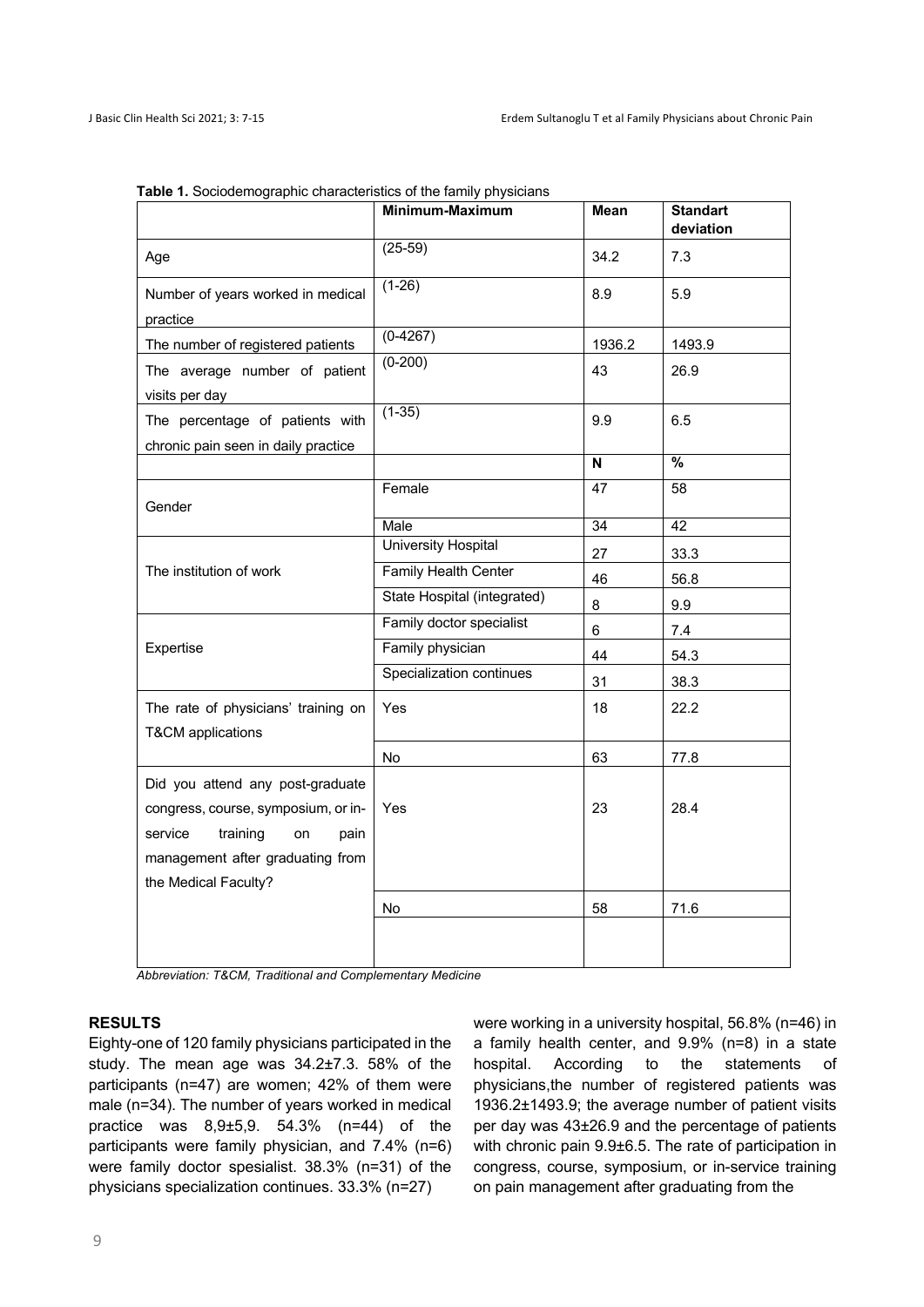Medical Faculty was 28.4% (n=23). The rate of training on traditional and complementary medicine practices (T&CM) was 22.2% (n=18) (Table 1).

#### **Questions and Answers**

Half of the family physicians (51.9%) participating in our study reported that low back pain was the most common cause of presentation in patients with chronic pain. The other causes in decreasing order were headache (17.3%), knee pain (17.3%), rheumatic pain (4.9%), myalgia (4.9%), and neck pain (3.7%). In our country, the responses given to the question about the most common causes of chronic pain were psychiatric problems (24.7%) and low back pain (17.3%). When asked about their initial approach to a patient presenting with chronic pain, the responses of the physicians included "I treat the patient" (59.3%); "I order medical tests" (27.2%); and "I refer the patient" (13.6%). When asked whether they agreed with the idea that a multidisciplinary approach is necessary for the follow-up and treatment of patients with chronic pain, 66.7% of the physicians agreed with this view; 28.4% of them partially agreed, and 4.9% disagreed. The distribution of the physician responses to the question about which branch of a physician the participants prefer to refer a patient with chronic pain in their practice included physical medicine and rehabilitation (66.7%), algology (4.9%), neurosurgery (7.4%), psychiatry (4.9%), orthopedics (2.5%), and the reply "I do not refer my patients" (13.6%) (Table 2).

When asked whether they agreed with the statement "I think I have sufficient clinical resources required for the care of my patients with chronic pain for their current clinical condition?", 22.2% of the physicians agreed with the statement; 55.6% partially agreed, and 22.2% disagreed. The question "What could be the reasons for partially agreeing with the statement 'I think I have adequate clinical resources?" was replied as the inability to have complete access to patient records using the *e-Nabiz* system or having difficulty in entering the *e-Nabiz* system by 22.2% of the participants; the inability to order necessary laboratory tests by 60.4%; lacking adequate ancillary staff support by 3.2%; and the inability to prescribe the medically indicated treatment (14.2%). When the physicians' opioid preferences for chronic pain management were asked, 64.2% of them replied as "I do not use opioids" and 35.8% replied, "I sometimes use opioids ". The question "Have you ever had any patient who demanded steroid treatment for chronic pain management?" was replied as "Yes" by 81.5% of the participants and "No" by 18.5% of them. The question "Do patients with chronic pain ask you to prescribe their medications?" was replied as "Yes" by all physicians. The rate of meeting the demand of patients with chronic pain by prescribing medications they asked for was 76.5%.

It was found that 93.8% of patients with chronic pain asked family physicians to prescribe nonsteroidal antiinflamatory durgs (NSAIDs), 3.7% asked for steroids, and 2.5% asked for opioids The question about the most effective treatment in patients with chronic pain was replied as T&CM applications by 8.6% of the participants, physical therapy applications by 35.8%, guideline recommendations by 32.1%, and medical treatment by 23.5% (Table 3).

#### **DISCUSSION**

Chronic pain, which can cause loss of workforce and disability in the society and negatively affect the quality of life of a given individual, is a condition that a family physician encounters in daily practice. Repeated hospital admissions and chronic medication use by patients with chronic pain increase the rate of visits to family physicians. Variable results have been found in studies on the epidemiology of chronic pain. Sociocultural and economic factors may lead to large inter-societal differences in its prevalence. Jackson et al. reported the order of frequency of chronic pain types as headache, osteomuscular pain, and joint pain (11) while Ferreira et al. reported the order of frequency as headache, neuropathic pain, and osteomuscular pain (12). Domestic studies have reported that the most common causes of non-cancer chronic pain are low back pain, neuropathic pain, and myofascial pain (13); another study reported myofascial pain, neuropathic pain, low back pain, and headache as the most common non-cancer chronic pain types (14). Half of the family physicians participating in our study reported that low back pain was the most common cause of presentation in patients with chronic pain. The other causes in decreasing order were headache, knee pain, rheumatic pain, myalgia, and neck pain. The causes of chronic pain most frequently encountered by physicians show parallelism with the studies conducted in our country. In our country, the responses given to the question about the most common causes of chronic pain were psychiatric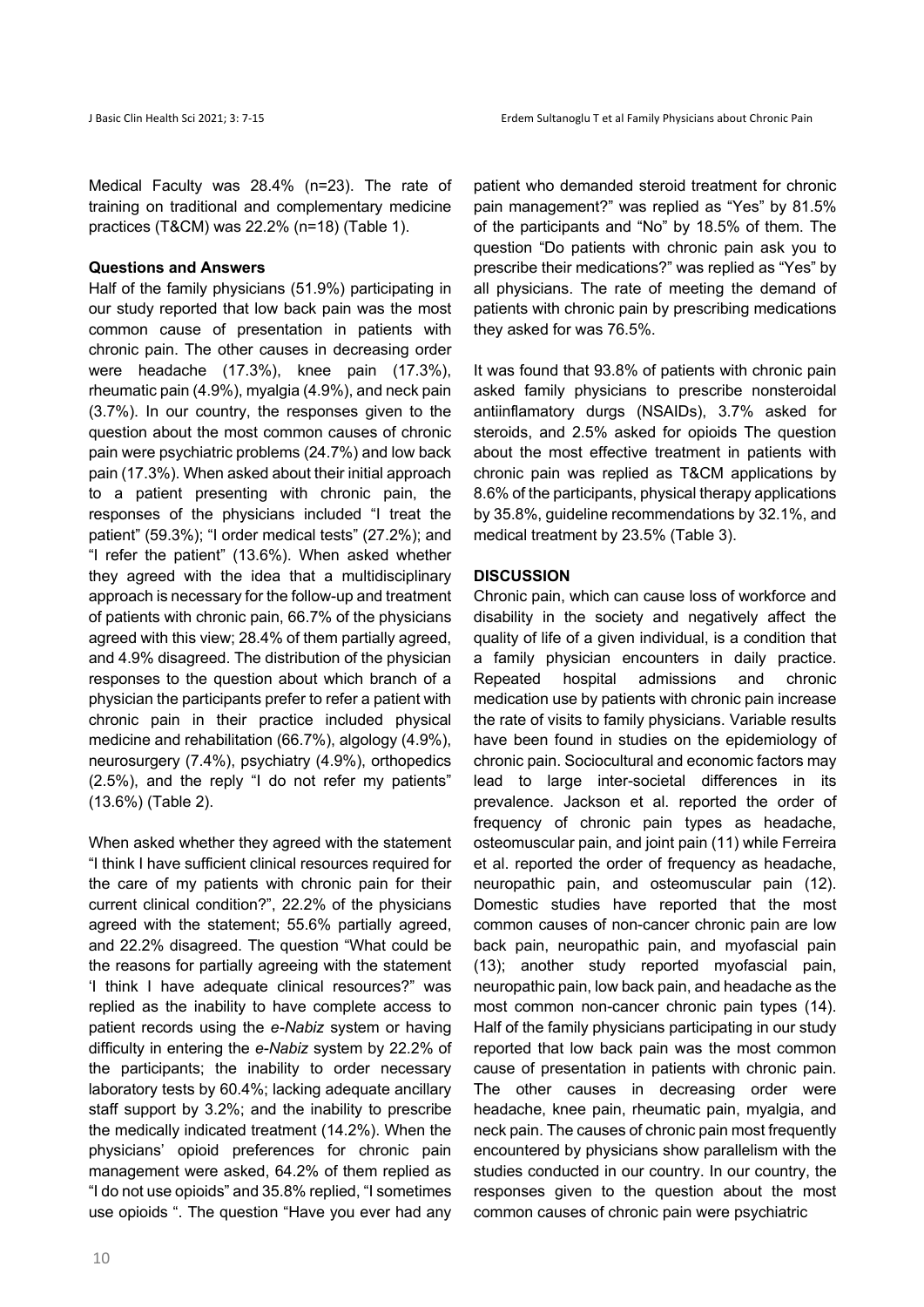|                                                                                                                                 |                                                | N              | $\%$ |
|---------------------------------------------------------------------------------------------------------------------------------|------------------------------------------------|----------------|------|
| The<br>most<br>common<br>cause of presentation                                                                                  | Low back pain                                  | 42             | 51.9 |
|                                                                                                                                 | Headache                                       | 14             | 17.3 |
|                                                                                                                                 | Knee pain                                      | 14             | 17.3 |
|                                                                                                                                 | Rheumatic pain                                 | 4              | 4.9  |
|                                                                                                                                 | Myalgia                                        | 4              | 4.9  |
|                                                                                                                                 | Neck pain                                      | 3              | 3.7  |
|                                                                                                                                 | Psychiatric problems                           | 20             | 24.7 |
|                                                                                                                                 | Low back pain                                  | 14             | 17.3 |
|                                                                                                                                 | Headache                                       | 5              | 6.2  |
|                                                                                                                                 | I do not know                                  | 9              | 11.1 |
|                                                                                                                                 | Postür bozukluğu                               | $\overline{4}$ | 4.9  |
| The<br>most<br>common<br>causes of chronic pain                                                                                 | Osteoartrit                                    | 14             | 17.3 |
| in our country                                                                                                                  | Immobilization                                 |                |      |
|                                                                                                                                 |                                                | 9              | 11.1 |
|                                                                                                                                 | Anemia<br>Rheumatological disease              | 1              | 1.2  |
|                                                                                                                                 |                                                | 1              | 1.2  |
|                                                                                                                                 | Age                                            | 3              | 3.7  |
| Initial approach to a<br>patient<br>presenting<br>with chronic pain                                                             | Fibromiyalgia                                  | $\mathbf{1}$   | 1.2  |
|                                                                                                                                 | I treat the patient                            | 48             | 59.3 |
|                                                                                                                                 | I order medical tests I order medical<br>tests | 22             | 27.2 |
|                                                                                                                                 | I refer the patient                            | 11             | 13.6 |
| multidisciplinary<br>A<br>approach<br>is<br>necessary for the<br>follow-up<br>and<br>treatment of patients<br>with chronic pain | I agree with this view                         | 54             | 66.7 |
|                                                                                                                                 | I partially agree                              | 23             | 28.4 |
|                                                                                                                                 | I disagree                                     | 4              | 4.9  |
| Which branch of a<br>physician<br>the<br>participants prefer to<br>refer a patient with<br>chronic pain?                        | Physical medicine and rehabilitation           | 54             | 66.7 |
|                                                                                                                                 | Algology                                       | 4              | 4.9  |
|                                                                                                                                 | Neurosurgery                                   | 6              | 7.4  |
|                                                                                                                                 | Psychiatry                                     | 4              | 4.9  |
|                                                                                                                                 | Orthopedics                                    | $\overline{2}$ | 2.5  |
|                                                                                                                                 | I do not refer my patients                     | 11             | 13.6 |

**Table 2.** Family Physicians' Approaches to Chronic Pain Management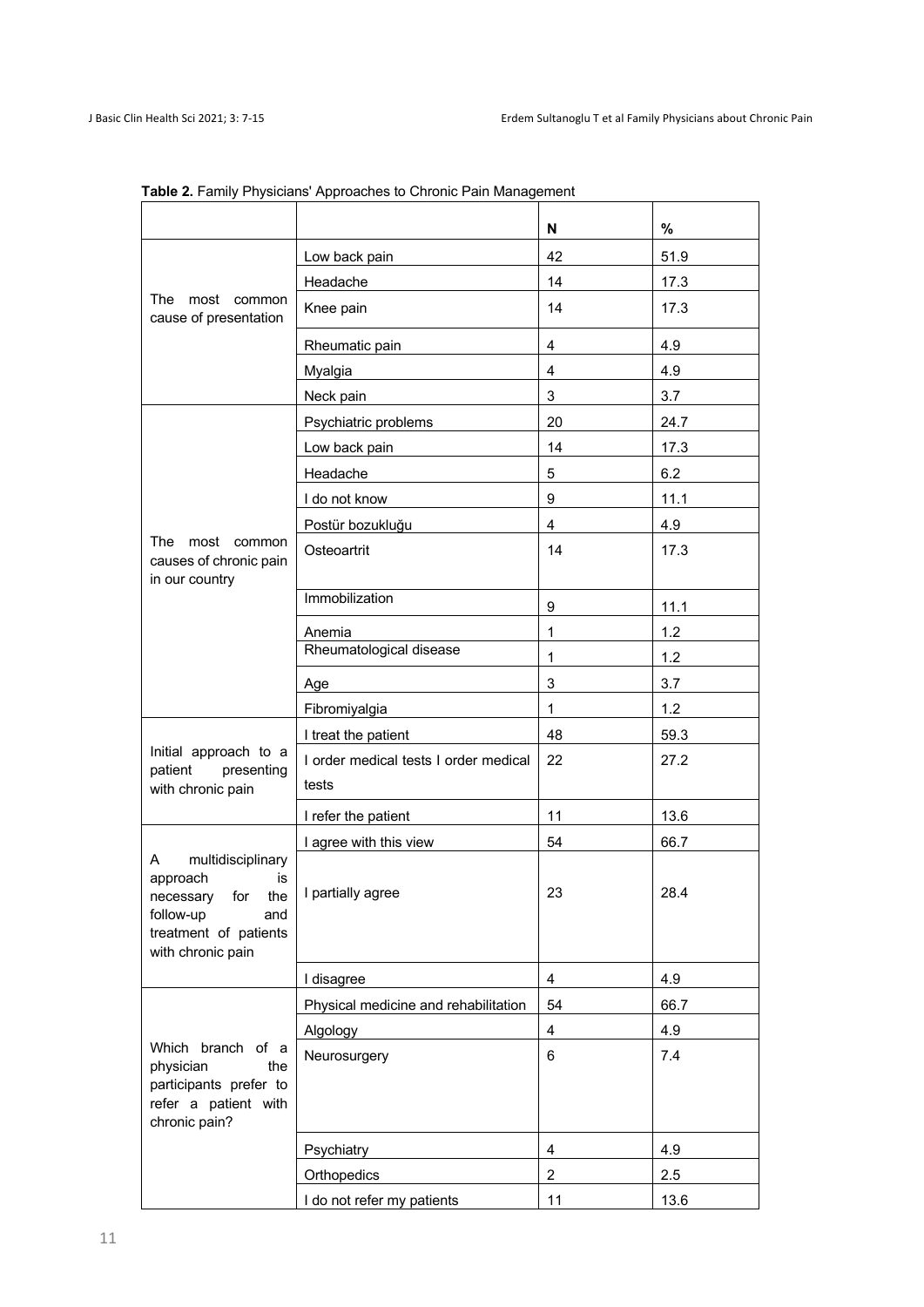|                                                                                                                                                                                 |                                                                                                                                                | N  | %     |
|---------------------------------------------------------------------------------------------------------------------------------------------------------------------------------|------------------------------------------------------------------------------------------------------------------------------------------------|----|-------|
|                                                                                                                                                                                 | I agree with the statement                                                                                                                     | 18 | 22.2  |
| Do you agree that "You think you<br>have sufficient clinical resources<br>required for the care of your patients<br>with chronic pain for their current<br>clinical condition?" | I agree but partially                                                                                                                          | 45 | 55.6  |
|                                                                                                                                                                                 | I do not agree                                                                                                                                 | 18 | 22.2  |
|                                                                                                                                                                                 | The inability to have complete access to<br>patient records using the e-Nabiz system or<br>having difficulty in entering the e-Nabiz<br>system | 14 | 22.2  |
| What could be the reasons for<br>partially agreeing with the statement<br>"I think I have adequate clinical<br>resources? "                                                     | The inability to order necessary laboratory<br>tests                                                                                           | 38 | 60.4  |
|                                                                                                                                                                                 | Lacking adequate ancillary staff support                                                                                                       | 2  | 3.2   |
|                                                                                                                                                                                 | The inability to prescribe the medically<br>indicated treatment                                                                                | 9  | 14.2  |
| "Have you ever had any patient who<br>demanded steroid treatment for<br>chronic pain management?"                                                                               | Yes                                                                                                                                            | 66 | 81.5  |
|                                                                                                                                                                                 | No                                                                                                                                             | 15 | 18.5  |
| Do you prescribe opioid analgesics<br>in chronic pain management                                                                                                                | I do not use opioid analgesics                                                                                                                 | 52 | 64.2  |
|                                                                                                                                                                                 | Sometimes I use opioid analgesics                                                                                                              | 29 | 35.8  |
| Do patients with chronic pain ask you<br>to prescribe their medications?                                                                                                        | Yes                                                                                                                                            | 81 | 100.0 |
| The rate of meeting the demand of<br>patients with<br>chronic<br>pain<br>by<br>prescribing medications                                                                          | Yes                                                                                                                                            | 62 | 76.5  |
|                                                                                                                                                                                 | No                                                                                                                                             | 19 | 23.5  |
| The most commonly demanded<br>medication group by their patients                                                                                                                | <b>NSAIDs</b>                                                                                                                                  | 76 | 93.8  |
|                                                                                                                                                                                 | Steroids                                                                                                                                       | 3  | 3.7   |
|                                                                                                                                                                                 | Opioids                                                                                                                                        | 2  | 2.5   |
|                                                                                                                                                                                 | Traditional and complementary medicine                                                                                                         | 7  | 8.6   |
| The most effective treatment option<br>for chronic pain                                                                                                                         | Physical therapy applications                                                                                                                  | 29 | 35.8  |
|                                                                                                                                                                                 | Guideline recommendations                                                                                                                      | 26 | 32.1  |
|                                                                                                                                                                                 | Medical treatment                                                                                                                              | 19 | 23.5  |

#### **Table 3.** Family Physicians' Treatment Approaches for Chronic Pain

*Abbreviation: NSAIDs, nonsteroidal anti-inflammatory drugs*

problems (24.7%) and low back pain (17.3%). It has been reported that individuals with chronic pain have a greater rate of psychiatric diseases than those without. Depression and/or anxiety disorders are the

most common accompanying disorders (8,15). Patients with chronic pain frequently change their physicians; they may think that they are not taken seriously enough by physicians, that they are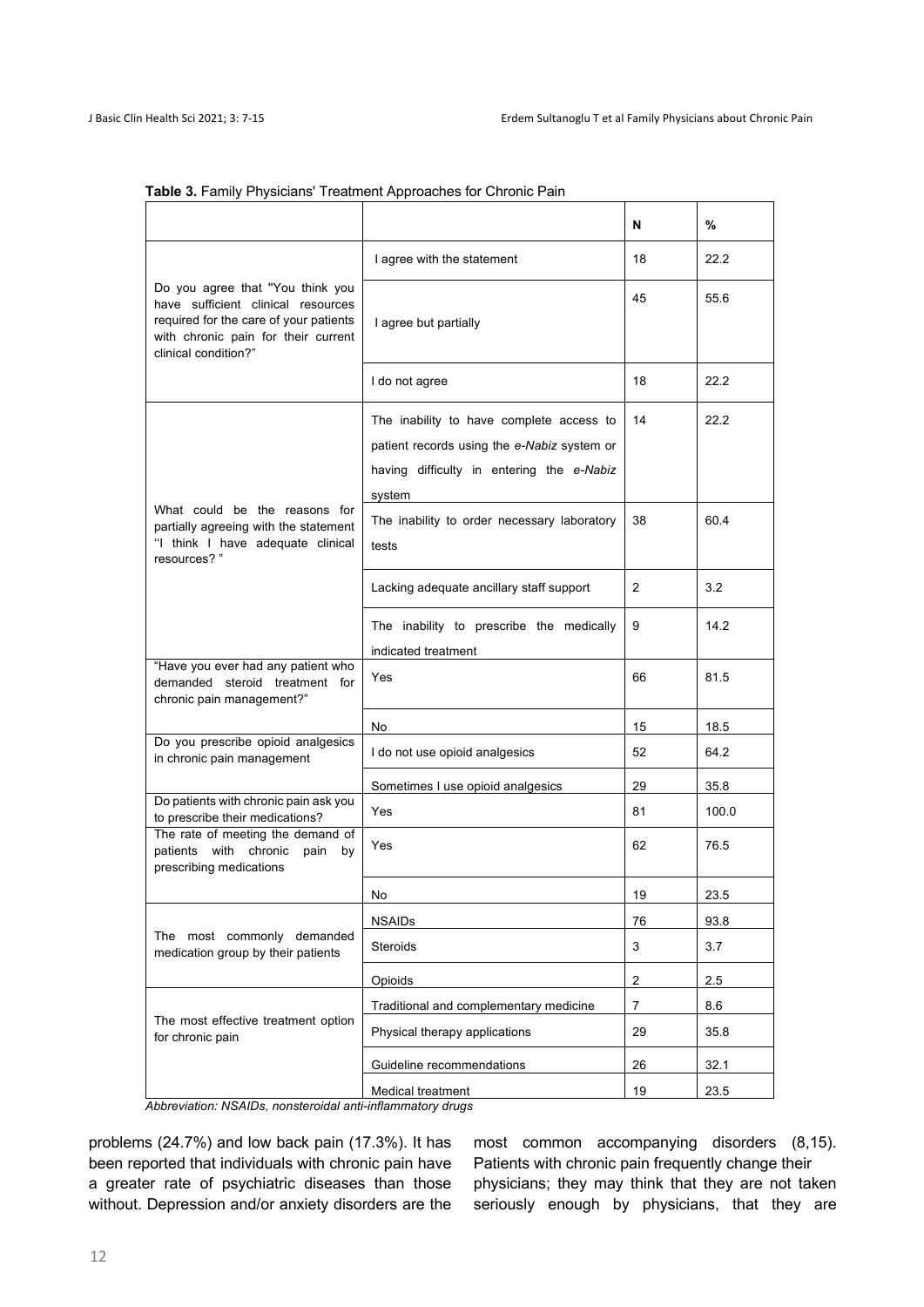perceived as a difficult and boring patient group, and that physicians fail to manage their conditions properly. They may express their symptoms in an exaggerated way (4). The fact that the physicians participating in our study opined that psychiatric problems are the most common cause of chronic pain in our country can be explained by depression and anxiety disorders that can accompany chronic pain and are often overlooked at the time of diagnosis. In our study, in which we questioned the initial approach to a patient with chronic pain, half of the physicians replied the question as "Yes, I do treat chronic pain". The question of whether inter-disciplinary cooperation is needed in chronic pain management was replied as "Yes, I agree" by more than half, or most of the physicians. Only a minority of them stated that there is no need for a multidisciplinary approach in chronic pain management. Our study revealed that a majority of physicians do not attend any postgraduate congress, course, symposium, or in-service training on pain management after graduating from the Medical Faculty. We are of the opinion that chronic pain management must be incorporated into in-service trainings of family physicians and awareness of pain management be increased in order to make inter-disciplinary cooperation more efficient. The distribution of the physician responses to the question about which branch of aphysician the participants prefer to refer a patient with chronic pain in their practice included physical medicine and rehabilitation (66.7%), algology (4.9%), neurosurgery (7.4%), psychiatry (4.9%), orthopedics (2.5%), and the reply "I do not refer my patients" (13.6%). Low back pain being the most common reason of patient presentation to a family physician for chronic pain, as well as physiotherapy and exercise being effective treatments for low back pain (16-18), may be the reason of referrals to physical medicine and rehabilitation being the most common. In addition, the absence of an algology clinic in Düzce province may be one of the reasons for the low referral rate to the algology department. Only a fifth of the family physicians thought that they had enough clinical resources they needed for the medical care of patients with chronic pain. When the reasons for not having sufficient clinical resources were asked, the replies included the failure to perform the most necessary laboratory tests and the inability to access patient records via the *e-Nabiz* system or having difficulty entering the system. Accessibility of the essential laboratory tests that allow making a

13

differential diagnosis in chronic pain etiology may help achieve better chronic pain management in primary care. Our study found that patients with chronic pain asked all physicians to prescribe medications, and a great majority of physicians prescribed the medications the patients asked. It was found that 93.8% of patients with chronic pain asked family physicians to prescribe NSAIDs, 3.7% asked for steroids, and 2.5% asked for opioids. When the physicians were questioned about their preferences for prescribing opioid analgesics in chronic pain management, 64.2% replied that they did not use these agents while 35.8% replied that they sometimes used them. There is insufficient evidence that opioids are effective in chronic pain. It has been reported that opioids, which may be abused due to their addictive potential, are increasingly used in the treatment of non-cancer chronic pain while opioidrelated deaths are on the rise (19-21). Therefore, family physicians must determine the indications of opioid use and avoid pain suppression using this group of medications, prevent drug abuse, and have knowledge of non-pharmacological treatment methods for pain palliation and inform patients. The question about the most effective treatment in patients with chronic pain was replied as T&CM applications by 8.6% of the participants, physical therapy applications by 35.8%, guideline recommendations by 32.1%, and medical treatment by 23.5%. There is no clear consensus as to the treatment of chronic pain, and the available recommendations are complex and sometimes controversial (22). However, evaluating patients in detail, not overlooking the accompanying psychiatric diseases, and integrating patients into society are important goals in treatment success. T&CM applications have become increasingly popular both in the world and in our country. World Health Organization recommends the integration of T&CM applications into the national health system where appropriate, and the use of a safe and effective method (23,24). In our study, the rate of physicians' training on T&CM applications was 22.2%. T&CM applications in chronic pain treatment may be beneficial in terms of greater patient satisfaction and a reduced rate of medication use. Therefore, educating family physicians and providing a suitable environment and supporting the clinical use of the enthusiastic majority may be helpful.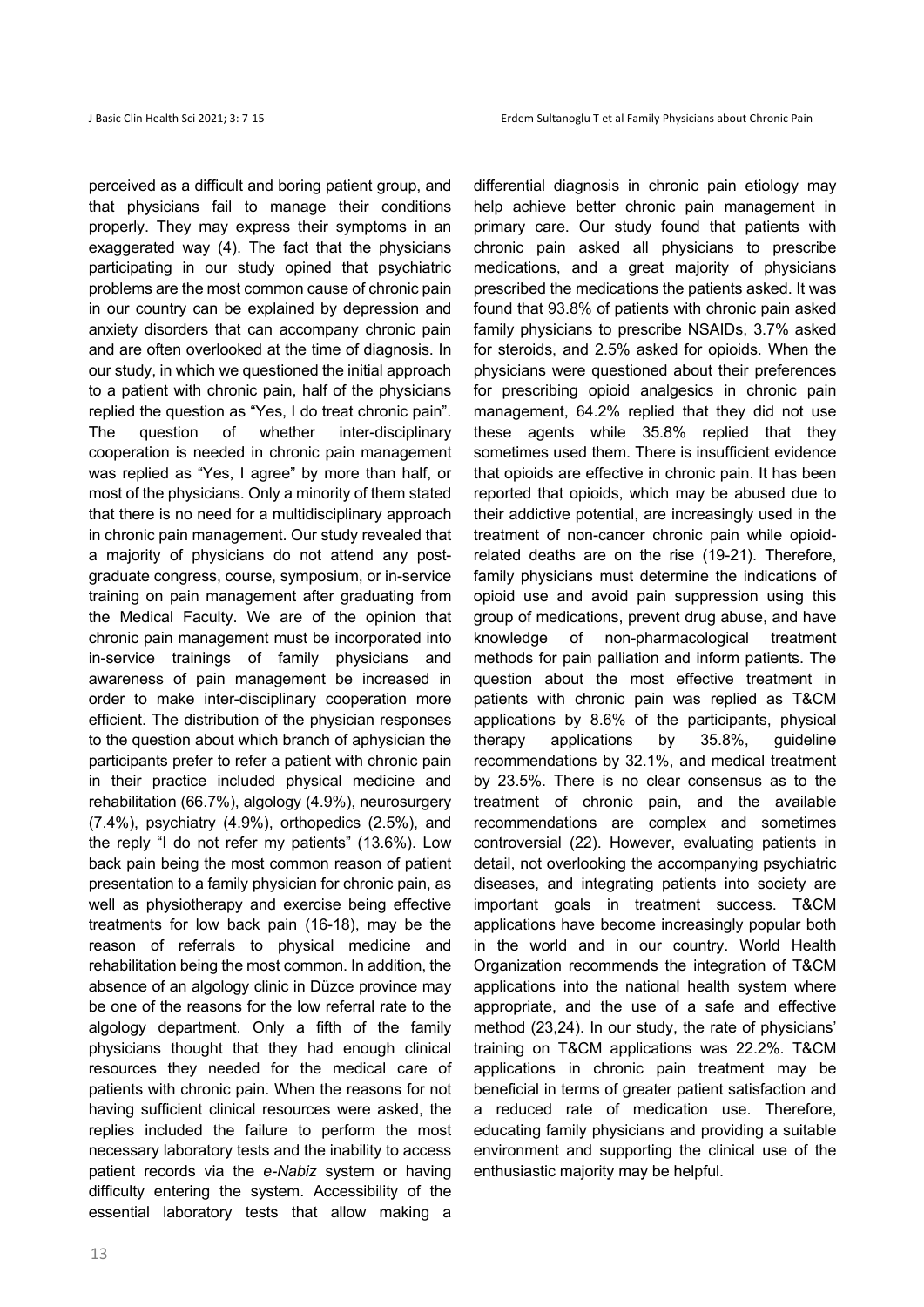## **CONCLUSION**

We think that developing algorithms for chronic pain management, structuring specialist training and planning continuous training after graduation will contribute significantly to increasing awareness of chronic pain.

**Acknowledgements:** The authors would like to thank all the participants of this study.

**Conflict of Interest:** None declared by the authors.

**Ethics Committee Approval:** The study was approved by the local institutional ethics committee (Desicion no: 2020/178; Date:17 August, 2020).

**Financial Disclosure:** None declared by the authors.

Peer-review: Externally peer-reviewed.

### **REFERENCES**

- 1. Merskey H BN. International Association for the Study of Pain. Classification of chronic pain: Descriptions of chronic pain syndromes and definitions of pain terms. 2nd ed. Seattle: IASP Press; 2002.
- 2. Turk DC, Okifuji A. Psychological factors in chronic pain: Evolution and revolution. J Consult Clin Phychol. 2002;70(3):678-90.
- 3. Keefe FJ, Rumble ME, Scipio CD, Giordano LA, Perri LM. Psychological aspects of persistent pain: current state of the science. J Pain. 2004;5(4):195-211.
- 4. Weiner RS.Pain Management: A Practical Guide for Clinicians. 6nd ed. CRC Press USA; 2002.
- 5. Marcus DA. Chronic Pain: A Primary Care Guide to Practical Management. 2nd ed. Humana Press, Totowa, NJ: 2005.
- 6. Turk DC. The role of psychological factors in chronic pain. Acta Anaesthesiologica Scandinavica. 1999;43(9):885-88.
- 7. Sandner-Kiesling A, Schöpfer A. A chronic pain patient: modern diagnosis and consept of therapy. Psychiatr Danub. 2010;22(3):459-64.
- 8. PA Poulin, J Nelli, S Tremblay, R Small, Caluyong MB, Freeman J, et al. Chronic Pain in the Emergency Department: A Pilot Mixed-Methods Cross-Sectional Study Examining Patient Characteristics and Reasons for Presentations. Pain Research and Management. 2016;2(1):1-10.
- 9. Romanelli RJ, Shah SN, Ikeda L, Lynch B, Craig TL, Cappelleri JC, et al. Patient characteristics and health care utilization of a chronic pain population with in an integrated health care system. AmJ Manage Care. 2017;23(2):50-6
- 10. Yanni LM, McKinney-Ketchum JL, Harrington SB, Huynh C, Amin S, Matsuyama R, et al. Preparation, confidence, and attitudes about chronic noncancer pain in graduate medical education. J Grad Med Educ. 2010;2(2):260-68.
- 11. Jackson T, Thomas S, Stabile V, Han X, Shotwell M, McQueen K. Prevalence of chronic pain in low-income and middle-income countries: a systematic review and meta-analysis. Lancet. 2015;27(385):2-10.
- 12. Ferreira Kdos S, Speciali. Epidemiology of chronic pain in the Office of a pain specialist neurologist. Arg Neuropsiquiatr. 2015;73(7):582- 85.
- 13. Arici T, Uzuner B. Algoloji kliniğine başvuran hastaların tanı ve tedavilerinin değerlendirilmesi. Ortadoğu Tıp Dergisi. 2020;12(2):159-64.
- 14. Akdeniz S, Kelsaka E, Güldoğuş, F. Retrospective evaluation of the patients with chronic pain admitted to the algology polyclinic between 2000-2010. Ağrı: The Journal of The Turkish Society of Algology. 2013;25(3):115-23.
- 15. Sultanoğlu Erdem T. Sağlık Bilimlerinde Multidisipliner Araştırmalar-2, editor: Ayten Dinç. 1th ed. İstanbul: Efe Akademi Yayınları; 2020. p.343-58.
- 16. Gordon R, Bloxham S. A Systematic Review of the Effects of Exercise and Physical Activity on Non-Specific Chronic Low Back Pain. Healthcare. 2016;4(2):1-22.
- 17. Wewege MA, Booth J, Parmenter BJ. Aerobic vs. resistance exercise for chronic non-specific low back pain: A systematic review and metaanalysis. Journal of back and musculoskeletal rehabilitation. 2018;31(5):889-99.
- 18. Miyamoto GC, Lin CC, Cabral CMN, van Dongen JM, van Tulder MW. Cost-effectiveness of exercise therapy in the treatment of non-specific neck pain and low back pain: a systematic review with meta-analysis. British journal of sports medicine. 2019;53(3):172-81.
- 19. Schneiderhan J, Clauw D, Schwenk TL. Primary Care of Patients With Chronic Pain JAMA. 2017;317(23):2367-68.
- 20. Reinecke H, Weber C, Lange K, Simon M, Stein C, Sorgatz H. Analgesic efficacy of opioids in chronic pain: recent meta-analyses. BrJ Pharmacol. 2015;172(2):324-33.
- 21. Munzing T. Physician guide to appropriate opioid prescribing for noncancer pain. Perm J. 2017;21:16-169.